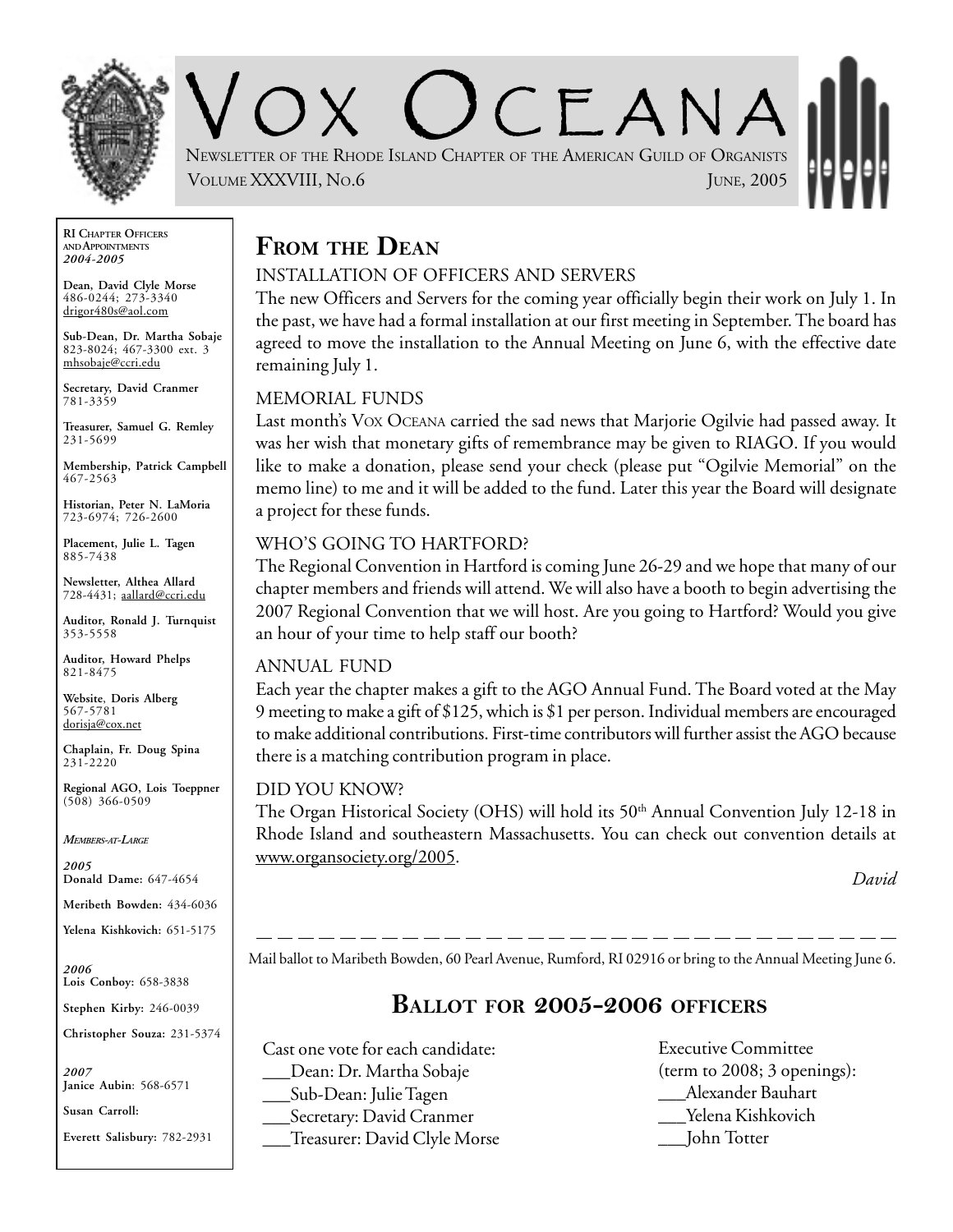# **EXHIBITS & EVENTS**

Region I Convention: June 26-29, Hartford, Connecticut

In addition to the many interest sessions, we are excited to present nearly 30 exhibitors showcasing their materials and products in the grand ballroom of the Hilton Hartford hotel. The exhibits are an important venue to browse through music and books, listen to the latest recordings, explore the most recent advances in technology, learn about educational initiatives, and converse with colleagues. You don't want to miss this opportunity.

Are you unable to attend the entire convention or do you have friends who might be interested in attending the public concerts? Daily registrations and other convention events are available at the following prices and may be purchased at the Registration/Hospitality desk at convention headquarters, the Hilton Hartford hotel:

**Daily registration:** \$100 (includes day's concerts)

**Tuesday Regional Breakfast** at the Hilton Hartford Hotel: \$10 (incl. with full convention registration)

**Tuesday Regional Banquet** at Trinity College: \$30 (incl. with full convention registration)

**Wednesday Mark Twain House Tour**: \$20 (includes lunch)

**Transportation:** \$45 (highly recommended due to limited parking at many venues)

**Public concerts:** \$10 admission for each

Complete convention details and the registration form are available at www.HartfordAGO.org.

> *Jason Charneski*, Dean, Greater Hartford Chapter E-mail: CharneskiJ@aol.com

## **DUES RENEWAL**

Get listed in the 2005-2006 Directory! Renew NOW to: Patrick Campbell 639 Public Street #3 Providence, RI 02907

## **EVENTS**

### **June 3-5, 9, 10 at 8 PM:**

New England Premiere of Ralph Vaughan Williams' opera, *The Pilgrim's Progress*, at Church of the Transfiguration, 7 Bay View Drive, Orleans (Cape Cod), MA. Tickets: adults \$45, 40, 35; Seniors \$40, 35, 30; Children and students 18 & under, free. Group rates: 15 and over @ \$5 off each ticket. Photos: www.gdaf.org/ pilgrimsprogressphotos. For information call Belinda Schmitt, Director of Communications, at 508-255-3999 ext. 3622.

#### **Saturday, June 4 at 7:30 PM:**

**Ecclesia Consort** and **Ecclesia Players** directed by **Pierre Masse**, harpsichord, with **Donald Dame**, organist, present works of Antonio Vivaldi: Magniicat, Concerto in g minor for Two Violins, Gloria in D at Church of the Blessed Sacrament, Academy Ave., Providence. Tickets \$10.

### **Monday, June 6, 6PM:**

Annual Meeting, Chepachet Union Church, 1138 Putnam Pike, Chepachet. \$12 to Martha Sobaje, 2 Peacock Drive, Coventry, RI 02816, by May 28 for reservations.

### **Friday, June 10, 7:30 PM:**

**Newport Baroque Orchestra** under the direction of harpsichordist **Paul Cienniwa** will perform an all-Bach program on period instruments. St. Mary's Church, Newport, RI (corner of Spring St. and Memorial Blvd.). Free parking in lot on Williams St. \$20, general admission. www.newportbaroque.org, 855-0687.

#### **June 14, 16 & 18 at 7 PM; June 19 at 3:30 PM:**

Fully staged world premiere of Johann Mattheson's (1681-1764) opera, *Boris Goudenow*, Cutler Majestic Theatre at Emerson College. For information: www.bemf.org; (617) 661-1812.

### **Thursday, June 23, 5:30 & 7:30 PM:**

*SPECIAL* Gallery Night Organ Concerts at Mathewson Street United Methodist Church, 134 Mathewson St., Providence. (331-8900) Free programs by David Clyle Morse include a wide variety of literature. The usual 30 minute concerts expand to 60 minutes as a kick-off to David's 8-week concert tour across the United States. Come for the fun and try to count the notes!